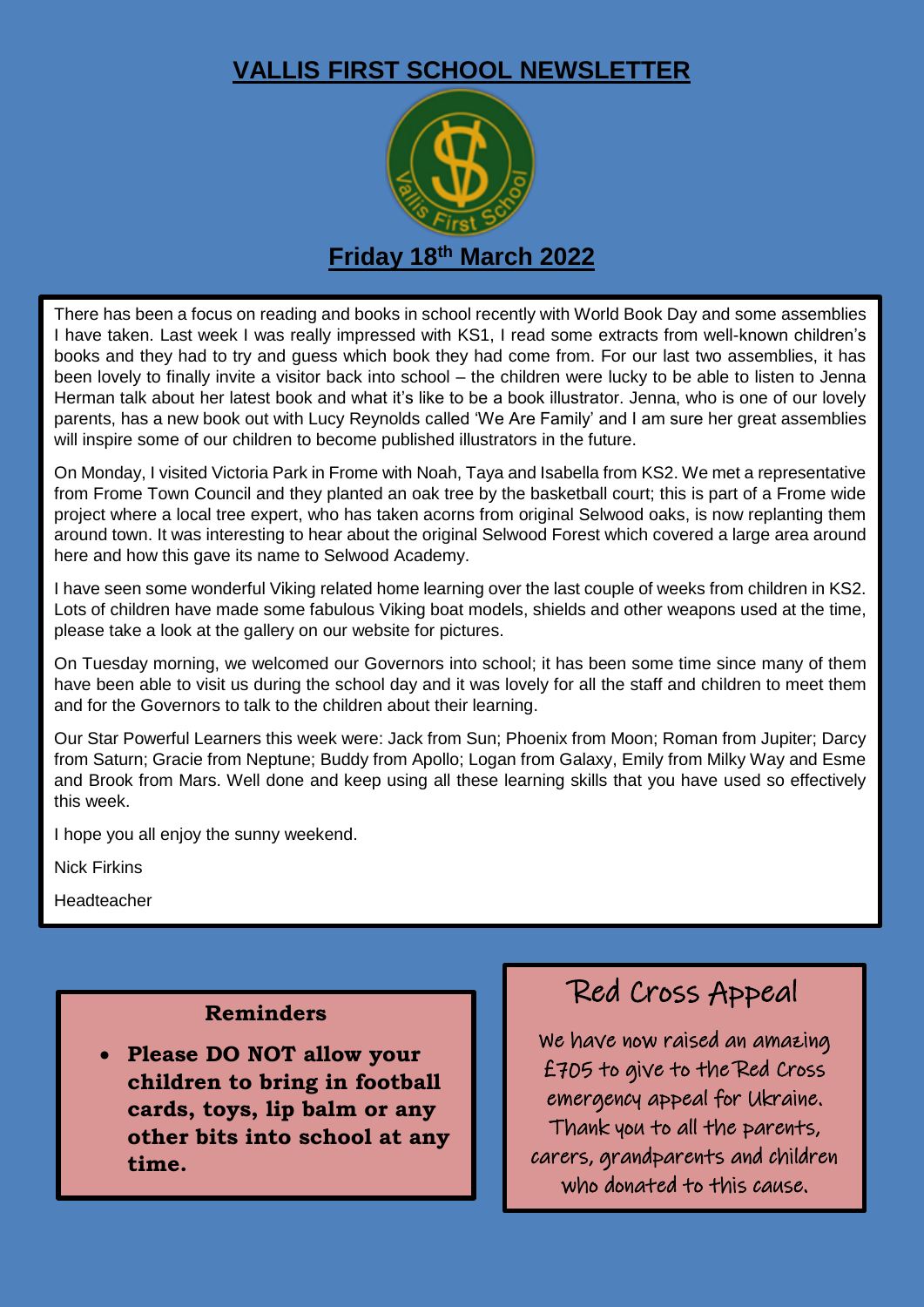### Dates for your Diary

- Wednesday 6th April Whole School Parents' Evening (early)
- Thursday 7th April Whole School Parents' Evening (late)
- Friday 8th April last day before Easter Holidays finishing at 3pm
- Monday 25th April INSET DAY
- Tuesday 26th April Back to school
- Thursday 1st September 2022 INSET DAY
- Friday 2nd September 2022 INSET DAY
- Tuesday 3rd January 2023 INSET DAY
- Monday 17th April 2023 INSET DAY
- Friday 26th May 2023 INSET DAY

**Email change:** Please note that our school related email addresses will be email addresses. We will be sending some information out during this  transition by paper so that you don't miss any important notices. If you are  having trouble contacting the school during this time by email, please either  phone or come to the School Office. Thank you for your support. changing shortly. Please bear with us during this period as we set up new

**Donations of toys and games:** If you have any toys or games that are no longer used at home but in good working order, please could you consider donating them to our Before School Club? Any donations to the school office would be appreciated thank you.

**Parent/Carer/Family Helpers:** As Spring is arriving, we would like to arrange a day to tidy and refresh our school site. There will be lots of outside jobs to do including sweeping, painting, repairing etc. If you are able to spare some time please let the school office know of your availability – whether it is for an hour or a whole day  $\circled{c}$